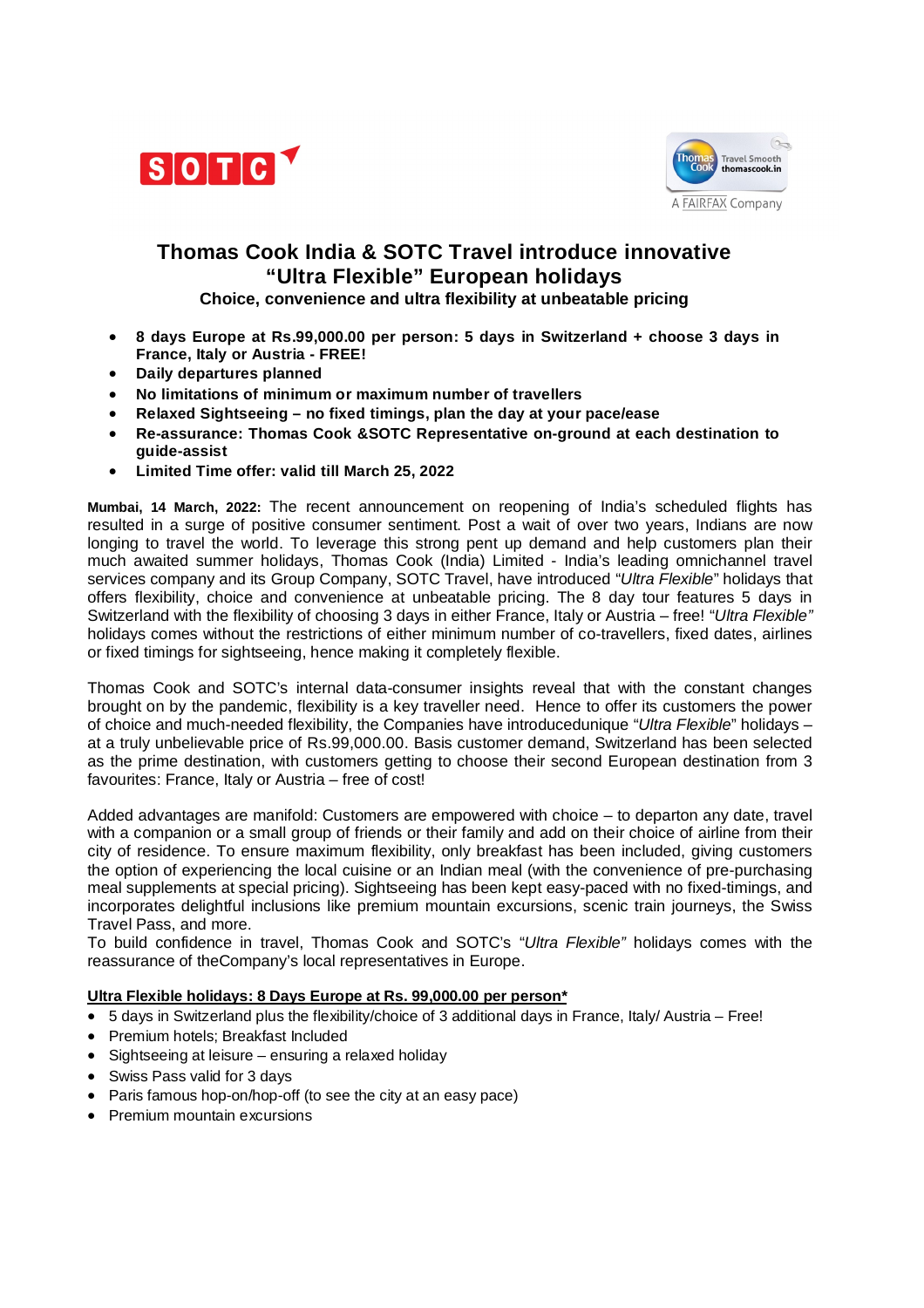



- Scenic internal train journeys
- Visa & Insurance
- Experienced local representative on ground for added reassurance

To strengthen customer confidence in travel, Thomas Cook & SOTC's "*TravShield*" is India's only safety commitment – with only vaccinated staff and co-passengers among many other precautions, building on their "*Assured*" travel safety protocols - developed in association with Apollo Clinics. *TravShield*&*Assured* together, ensure best in class safety and protection for travellers in the post Covid era, covering every distribution, delivery and partner touch point in the travel ecosystem.

**Mr. Rajeev Kale, President & Country Head – Holidays, MICE, Visa, Thomas Cook (India) Limited**  said *"The genesis of this innovative product was the growing consumer need for flexibility/choice. Our "Ultra Flexible" holidays hence ushers in complete flexibility - a very attractive proposition of an 8 day Europe holiday for just Rs.99,000.00. With 5 days in scenic Switzerland as the hub, customers are offered a choice of 3 additional days in France, Italy or Austria, making it a full 8 day itinerary.* 

He added, *"With premium hotels and exclusive mountain excursions, our "Ultra Flexible" holidays are easypaced as we have chosen highly flexible inclusions like hop-on-hop off city tours, the Swiss Travel Pass and have included merely breakfast – allowing customers the flexibility of selecting their dining preferences (local cuisine/Indian) as per their choice. We've removed all the restrictions that would typically come with such tours – to ensure complete flexibility: so no fixed departure dates or fixed departure cities, no minimum number of co-travellers and no fixed airline! This is an unbelievable offer and we look forward to our customers booking by March 25th to avail of the amazing benefits."*

**Mr. Daniel D'Souza, President & Country Head - Holidays, SOTC Travel,** said "*The pandemic has ushered in new and changed consumer behaviours and flexibility has emerged a key traveller demand. Hence to delight our customers, we have curated "Ultra Flexible" holidays that comes at an unbeatable price. The tour has been thoughtfully designed by our holiday experts and features our traveller favourite of Switzerland as the key destination, with the flexibility and choice of adding on France, Italy or Austria basis their preference – free of cost!* 

*With reopening of India's skies, we want our customers to enjoy a very special summer vacation either as a solo traveller, as a couple or with their family and friends.* 

*This is my personal invite to our customers to make the most of this limited time offer and book their long awaited European vacation – on our "Ultra Flexible" holidays."*

*"Additionally, our unique omnichannel network offers customers the convenience of selecting their preferred mode of contacting us: via our holiday aps, virtual holiday store, portal, call centre or extensive retail outlets pan India."*

**Click here for details:** Thomas Cook **SOTC** 

**About Thomas Cook (India) Limited:** Set up in 1881, Thomas Cook (India) Limited. (TCIL) is the leading omnichannel travel company in the country offering a broad spectrum of services including Foreign Exchange, Corporate Travel, MICE, Leisure Travel, Value Added Services, Visa and Passport services. It operates leading B2C and B2B brands including Thomas Cook, SOTC, TCI, SITA, Asian Trails, Allied T Pro, Australian Tours Management, Desert Adventures, Luxe Asia, Travel Circle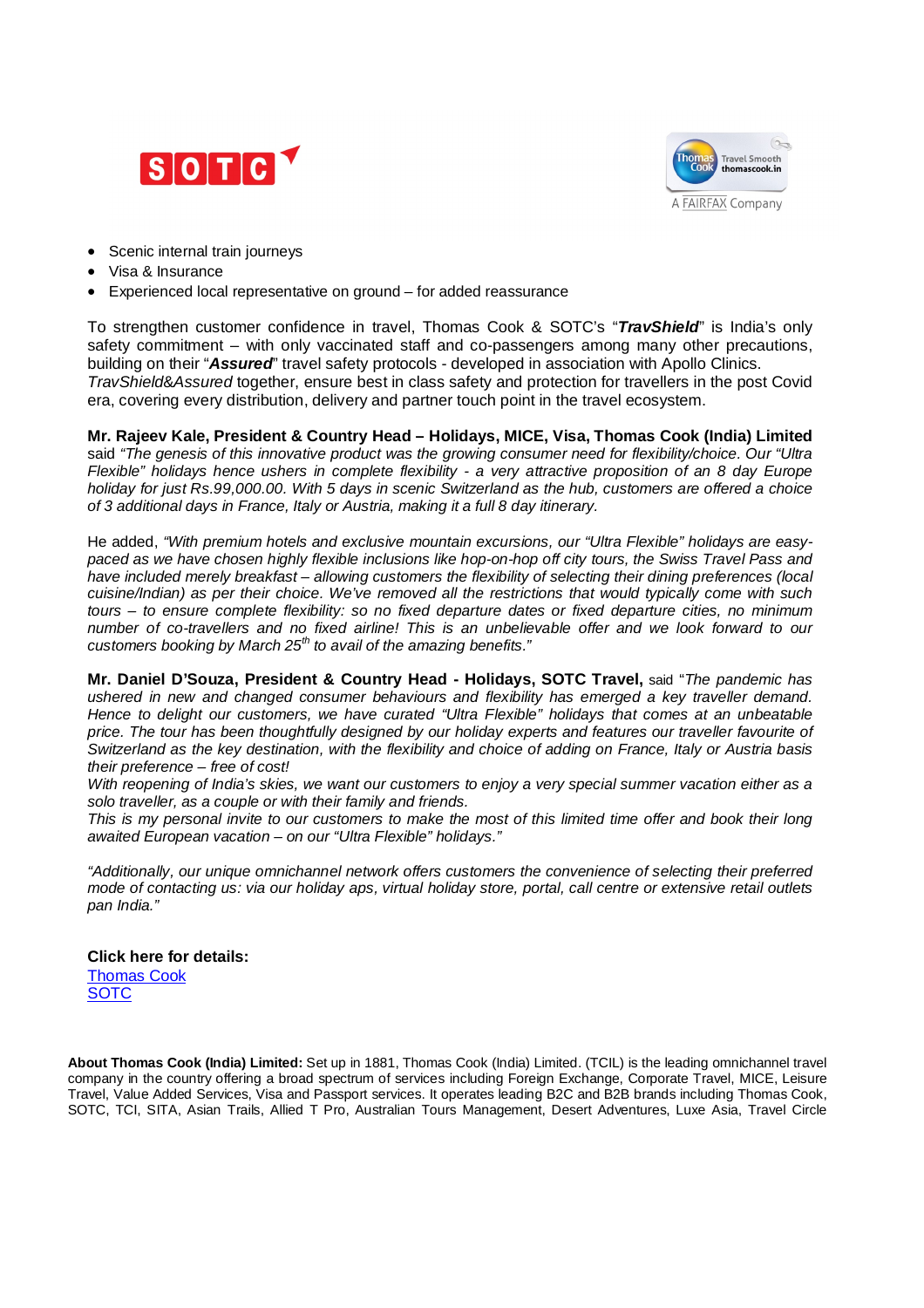



International Limited (TCI 勝景遊), Sterling Holiday Resorts Limited, Distant Frontiers, TC Tours, Digiphoto Entertainment Imaging (DEI), Go Vacation, Private Safaris East & South Africa

As one of the largest travel service provider networks headquartered in the Asia-Pacific region, The Thomas Cook India Group spans 25 countries across 5 continents

TCIL has been felicitated with CNBC-TV18 & ICICI Lombard India Risk Management Award - Travel & Leisure Category 2021, The Best Travel Agency – India at TTG Travel Awards 2019, The Best Outbound Tour Operator at the Times Travel Awards 2018 & 2019 and Leading Company with Cutting Edge Travel Innovation at the Times Travel Awards 2018, Silver award for Asia's Best Integrated Report (First Time) category at the Asia Sustainability Reporting Awards 2019, Best Risk Management-Framework & Systems at the India Risk Management Awards 2019; Best Cash Management Solution – India at the Asset Triple A Treasury, Trade, Supply Chain & Risk Management Awards 2018, Best Outbound Tour Operator at the SATTE Awards 2019, Excellence in Domestic Tour Operations at the SATTE Awards 2018, The French Ambassador's Award for Exemplary Achievements in Visa Issuance – 2015 to 2019 and the Condé Nast Traveller – Readers' Travel Awards from 2011 to 2019.

CRISIL has reaffirmed the rating on debt programmes and bank facilities of Thomas Cook (India) Limited - 'CRISIL A+/Negative on the long-term bank facilities of TCIL and CRISIL A1 rating on the short-term bank facilities and short- term debt of the Company.

For more information, please visit www.thomascook.in

Fairbridge Capital (Mauritius) Limited, a subsidiary of Fairfax Financial Holdings Limited promotes TCIL by holding 65.60% of its paid-up capital and is responsible for the execution of acquisition and investment opportunities.

**About Fairfax Financial Holdings Limited:** Fairfax Financial Holdings Limited is a holding company which, through its subsidiaries, is engaged in property and casualty insurance and reinsurance and investment management. Founded in 1985 by the present Chairman and Chief Executive Officer, PremWatsa, the company is headquartered in Toronto, Canada. Its common shares are listed on the Toronto Stock Exchange under the symbol FFH and in U.S. dollars under the symbol FFH.U.

### **About Subsidiaries of Thomas Cook (India) Limited:**

Sterling Holiday Resorts Limited, a wholly owned subsidiary of TCIL, is a leading Indian Leisure Hospitality company with 37 resorts across the country, providing a variety of offerings: Leisure holidays through FIT packages, Meetings & Conferences, Weddings, Reunions, Picnics and Holidays through Memberships.

SOTC Travel Limited, a wholly owned subsidiary of TCIL, is a leading omnichannel travel and tourism company active across various travel segments including Leisure Travel, Incentive Travel and Business Travel.

Travel Corporation (India) Limited (TCI), a wholly owned subsidiary of TCIL, is the leading Destination Management Company in India that offers tailor-made travel and related services to India, Nepal, Bhutan and Sri Lanka.

Thomas Cook India Group holds 51% stake in DEI Holdings Limited (DEI), one of the world's leading imaging solutions and services providers.

### **For more information, visit:**

Sterling Holiday Resorts Limited: http://www.sterlingholidays.com SOTC Travel Limited: http://www.sotc.in

**About SOTC Travel:** SOTC Travel Limited is a step-down subsidiary of Fairfax Financial Holdings held through its Indian listed subsidiary, Thomas Cook (India) Limited (TCIL). SOTC India is a leading omnichannel travel and tourism company active across various travel segments including Leisure Travel, Incentive Travel and Business Travel. SOTC was established in 1949. Since then, it has escorted millions of travellers across the globe for more than 70 years to various destinations around the world. A new age innovative holidaymaker, SOTC strives to make holidays a priority for every Indian. 'We are for holidays' and we want Indians to prioritize their holidays.

#### **Media Enquiries:**

Suzanne Pereira | +91 98202 97665 | suzanne.pereira@thomascook.in Prathama Tripathi | +91 8777723664 | Prathama.Tripathi@thomascook.in